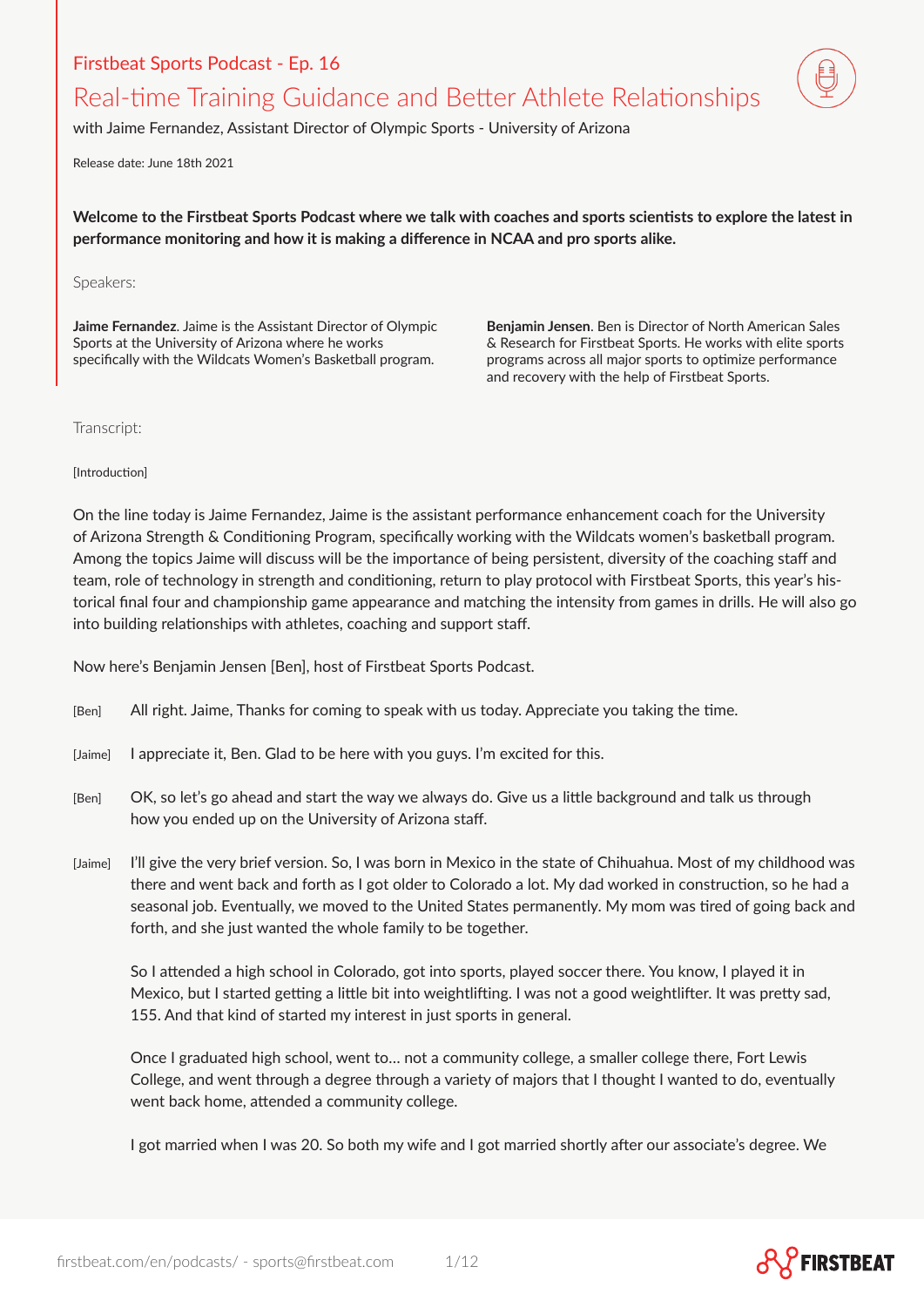

[Jaime] moved out. We're around for a while. And then we eventually ended up at BYU Idaho in 2012. So I got married in 2008, didn't get back to school 'til 2012. When I was applying at BYU Idaho you had to declare your major. And I didn't know what I was going to pick. But as I was scrolling through the options, I saw exercise physiology that caught my eye. And I declared as that. One of the first classes I had there was strength and conditioning and I had a really good teacher. He mentored me a lot as far as kind of guiding me to where I what I should do, where I should go. But it piqued my interest when he talked about, well, one of the things you could do with this degree is go on to be a strength coach.

And he'd talk to me about there's strength coaches like private side, military, college, professional sports. The college one caught my eye. So as I was there, I started putting out feelers and trying to just research what it would take to get to this level.

And what I started doing was reaching out to institutions that had a good kinesiology program or exercise phase or something related. I got accepted into Wisconsin, and as soon as I got accepted, I started bugging the director at the time. His name is escaping me right now, but he's currently still there. He's just a different role. John Dettmann, here we go. So I started bugging him. And this was like… I got an acceptance in April of 2014. And right away I started emailing him. I think I eventually just irritated him. He got back to me and he said: "Hey, you know what? Just come and see me when you're on campus." As soon as we got to campus, I went inside his office and found him. And I told him, like… "I don't know if you remember me emailing you like a bunch of times." He's like… "Oh, yeah, yeah." So he had me send him in my resume again. Did that. I didn't hear back from the guy. And he said: "I'll reach out after, around Thanksgiving." I did the same thing. I started bugging him over and over and he eventually called me before Thanksgiving. He's like… "Why don't you come over? We'll talk." I didn't know at the time, but it was kind of like a semi formal interview. I interviewed with him and an assistant that was there, they told me: "Well, we'll bring you on for the spring semester for soccer to help us out. I was like…"Oh, that's cool." And I was very naive as far as I didn't have anybody to help me get into the field in a sense, you know, it was sheer bugging him. I just was very persistent because later on I found out that myself and another intern, we were kind of backup options. They had some people there that they didn't work out for one reason or another. They had committed… last second, they pulled out. So that kind of got my foot in the door.

And then I started with working with men's soccer that first semester. That semester after that, John Dettmann stepped out to a different role and they brought in Erik Helland as the director of strength and conditioning. And Kevin Schultz as the director of Olympic sports. And I started working with different teams. So they had me work with volleyball over the summer. I guess I'd done a good enough job with soccer that they allowed me to have the lightweight rowers to program for. So that was kind of fun. I spent a semester doing that and then the whole pretty much academic year of 20… by this point it is 2015, 2016, I went to the call center and worked with men's basketball with Erik Helland and men and women's hockey with Jim Snider. So that's the first time I got to meet him and women's basketball with Renee. Spend some time there until I graduated, got my master's degree. I foolishly thought that I would just have a job lined up. That was not the case. After talking with Snider, with Kevin Schultz, I quickly realized that I'm going to have to do another internship at a different location to just grow my resume. So, what I did is I sent about seventy emails to different power five schools that I would like to intern for.

It was the same context to everybody. I said: "Hey, I have a family by this point. We had two kids, so I can't just go for a summer and then come back like I can commit to you for a year if you allow me to just work part time and allow me to have a job so that I could provide for my family. But I'll give you some hours. One of the first schools that reached back was Arizona, and they were pretty cool about it. This was

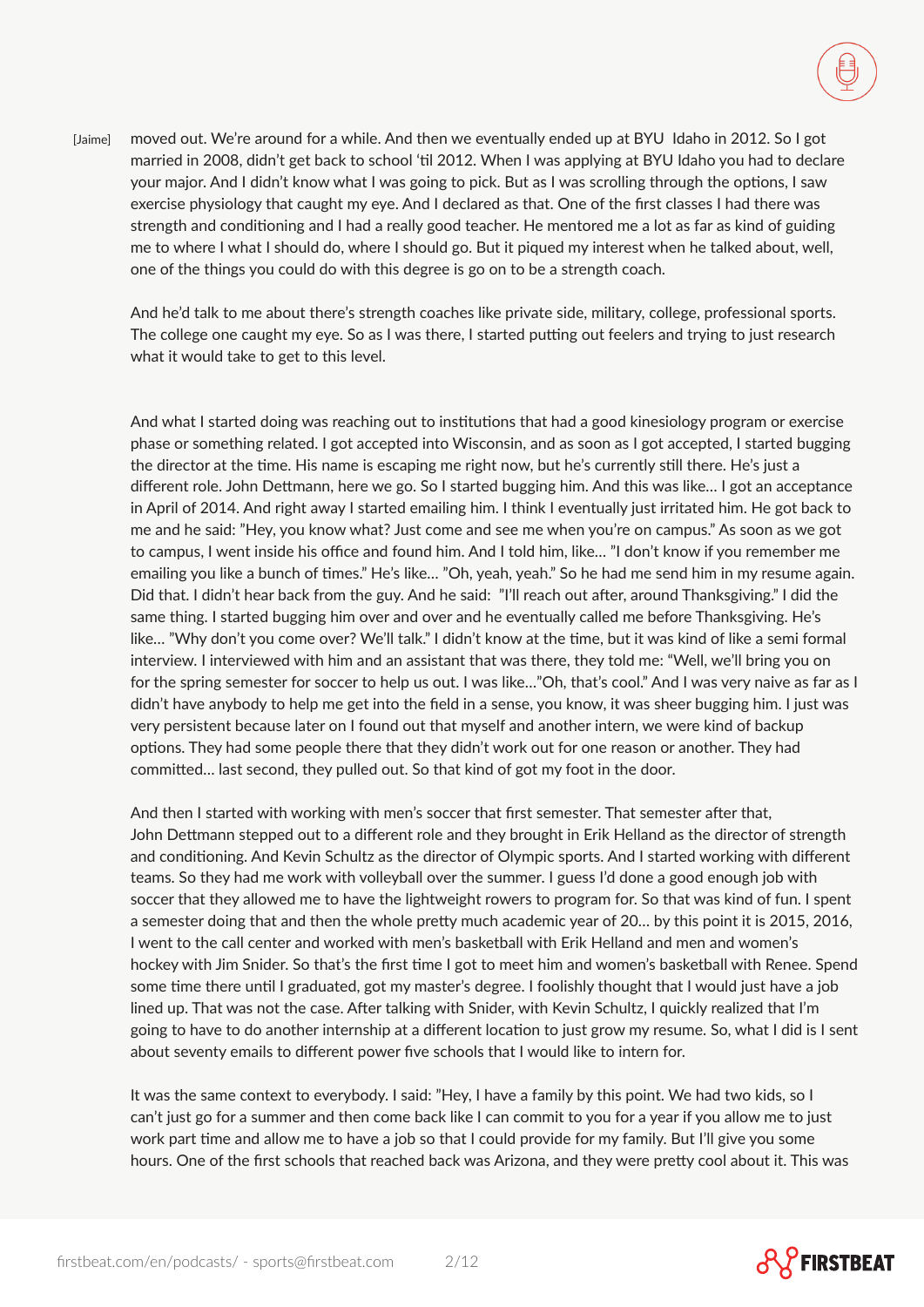[Jaime] like in September of 2016. I heard back from a couple of schools, but eventually we felt like… "Ok, we'll do Arizona." It felt like the right place. But as time got closer, as we turned the year 2017, they called me again and they said: "Are you really going to come?", "like, yeah, I'll come over."

I remember having a talk with Jim Krumpos. He's a senior associate athletic director and director of strength and conditioning here now. But he called me because later on I found out, he really didn't think I would move. He didn't believe I was going from Wisconsin to Arizona for an unpaid internship and moving my family.

So it was rough, but I got a really good understanding of the person he is, because the first conversation I had with him was he said: "Hey, man, you're qualified to have a full time position and I want you to look for that. If you can't find anything then we'll be your backup." And you know things... I didn't find anything. So we moved to Arizona in May 2017, came in, great staff here at the time it was Jim Krumpos, Robert Harris. He's now gone, but they helped a tonne, man and I moved right place, right time. Once I got here, Jim told me there's a likelihood that we're going to open up another full time position in August. "You keep doing what you're doing. You're the main candidate." You know, things worked out.

I applied for it, interviewed. And he gave me the position, offered it. We took it in August of 2017. So I became full time, started off with crosscountry and I was his right hand man for baseball for that first year. A year after, things started shifting around, football staff that was here got let go. They had some of the Olympic team. So we took them over. I took over tennis teams, jumpers, eventually the sprinters, and then… it's an ever changing world. Last year, I took over women's basketball. I had some of the teams taken off my plate. But it's a process.

- [Ben] Yes, you've already had a variety of teams just at University of Arizona, it sounds like.
- [Jaime] Yeah.
- [Ben] And I'd say, yeah, just from the strength and conditioning world, I'd say you had probably one of the best opportunities to learn from Coach Helland and from Jim Snider up at Wisconsin. I mean, those are two guys that just really well respected. And of course, we know both of them, Firstbeat clients.
- [Jaime] Yeah, absolutely. Snyder is, he's like a mad scientist man, like the way he thinks. He's awesome. He's one of the smartest individuals I know, and he's very detailed and one of the biggest things he taught me was to always have a 'Why'. You know, it might not be the right answer, but as long as you know why you're doing something that's important. So him and Kevin Schultz. They were probably the two that impacted the most my career from Wisconsin. I still keep in touch with both of them.
- [Ben] Nice. Yeah, I've noticed one thing with Coach Snider. You know, we connect to talk about Firstbeat, and I literally just turn into the sponge. I mean, I can answer some basic questions for him about the system, but other than that, I just love listening how he's just implementing training data with these guys. And you always learn something from him.
- [Jaime] Absolutely.
- [Ben] So, for the four years you've been there, what are some of the the jobs that you've done? I guess one of the biggest things on campus is recruiting now. So, are you involved in the recruiting process with the women's basketball team?



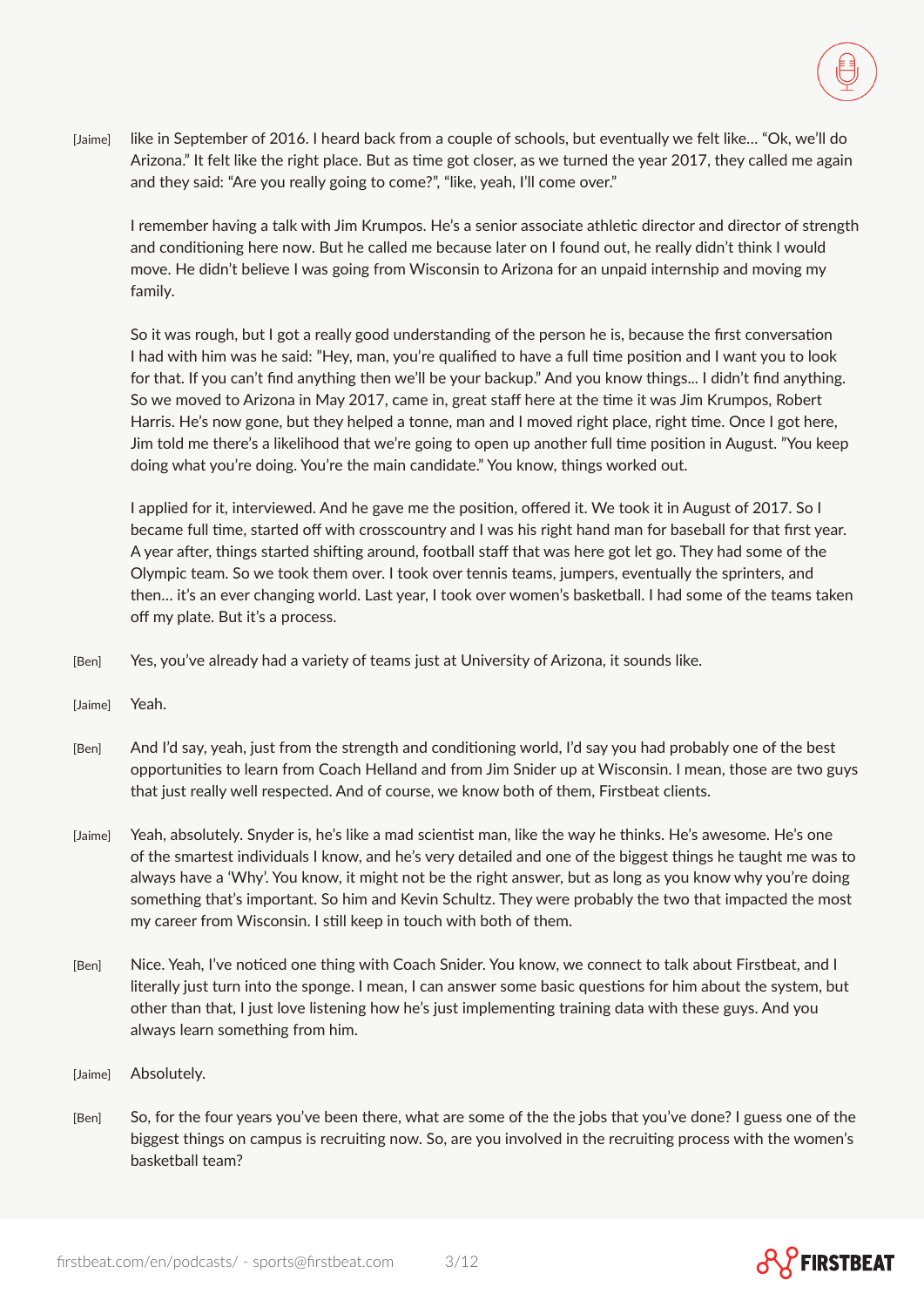- [Jaime] To a certain degree, I am. It depends on the recruit. One of the recruits we have coming in for 2022 it was a verbal commit - is Maya Nnaji, sister of Zeke. So, she's our highest rated recruitment in the history of the program. Her dad is very involved and interested in strength and conditioning. So for them, it was a big piece. So, you know, I played a role with that. We did a couple of presentations for them, for the family, and I had to set up a PowerPoint and just discuss how I use my time in the weight room, what my process is throughout the year, how I lay out the different cycles and what we do during each phase. There are some recruits that that they don't need me for that. So, you know, I'm just available to the coaching staff. If they need me, I'll be available for that. Similar role that I played with other teams a little bit when I was helping out with baseball a lot. Sometimes we played a little bit of a role. Sometimes we didn't.
- [Ben] Okay, cool. And you kind of have an interesting roster there with the Wildcat women's basketball program. So almost half of the roster being from foreign countries. Is that planned and how you recruited or is that just kind of how it panned out?
- [Jaime] I think partially it pans out that way. However, like with coach Adia, her husband, Coach Salvo, he's from Italy. So he has a lot of international ties, and he's got a pretty good recruiting system from Europe. He has a lot of connections over there. So I think that helps us greatly with his background. Like I said from over there, he's he's got connections to a lot of the coaches, youth coaches to that area. So they like some of the foreign players. They like girls from Spain, you know, we've had a good amount of Spaniards on the team. Ends up being pretty good, though the dynamic of the team is awesome once they get here.
- [Ben] And so being a native Spanish speaker, have you ever had any friendly debates with the players from Spain about who speaks the more pure form of the language?
- [Jaime] (laughing) We haven't gotten into that, but it is nice to connect with some of them in Spanish, like when they come in, some of them obviously Spanish is their first language. So if they're not as comfortable speaking English, it's almost a sense of… they have another person they can connect with a little bit more when they learn that I speak Spanish as well. It's fun. It's allowed me to make some deeper connections with some of them. And sometimes that helps out. Whether it be the coaching staff or athletic trainers just to help relay messages, sometimes they can get lost in translation when they're talking to them as far as maybe they're not delivering the message they actually wanted, the players not hearing what the trainer is saying or the coach is saying.
- [Ben] Yeah, I would think that would be a huge value. I mean, it's already you know, college is a big enough shock for everybody coming in. And if you're going to come from halfway across the world too and the whole language barrier. That's definitely a valuable skill to have there.

So if we look in kind of over the last, let's say, four or five years, what have you seen in the strength and conditioning as far as like the role of the technology for the sport science side?

[Jaime] It's becoming more and more ingrained in the field, and I don't think it's going away anytime soon. What I've seen is that it's almost like an arms race if you get too caught up with that. It could be, I don't want to say detrimental, but I've heard and been around some coaches where they say that they bought this piece of technology just because they're trying to outdo their rival college, but they don't get a proper use out of it.

If you get good value from it, if it creates conversations, that's one of the main goals for us. You don't want

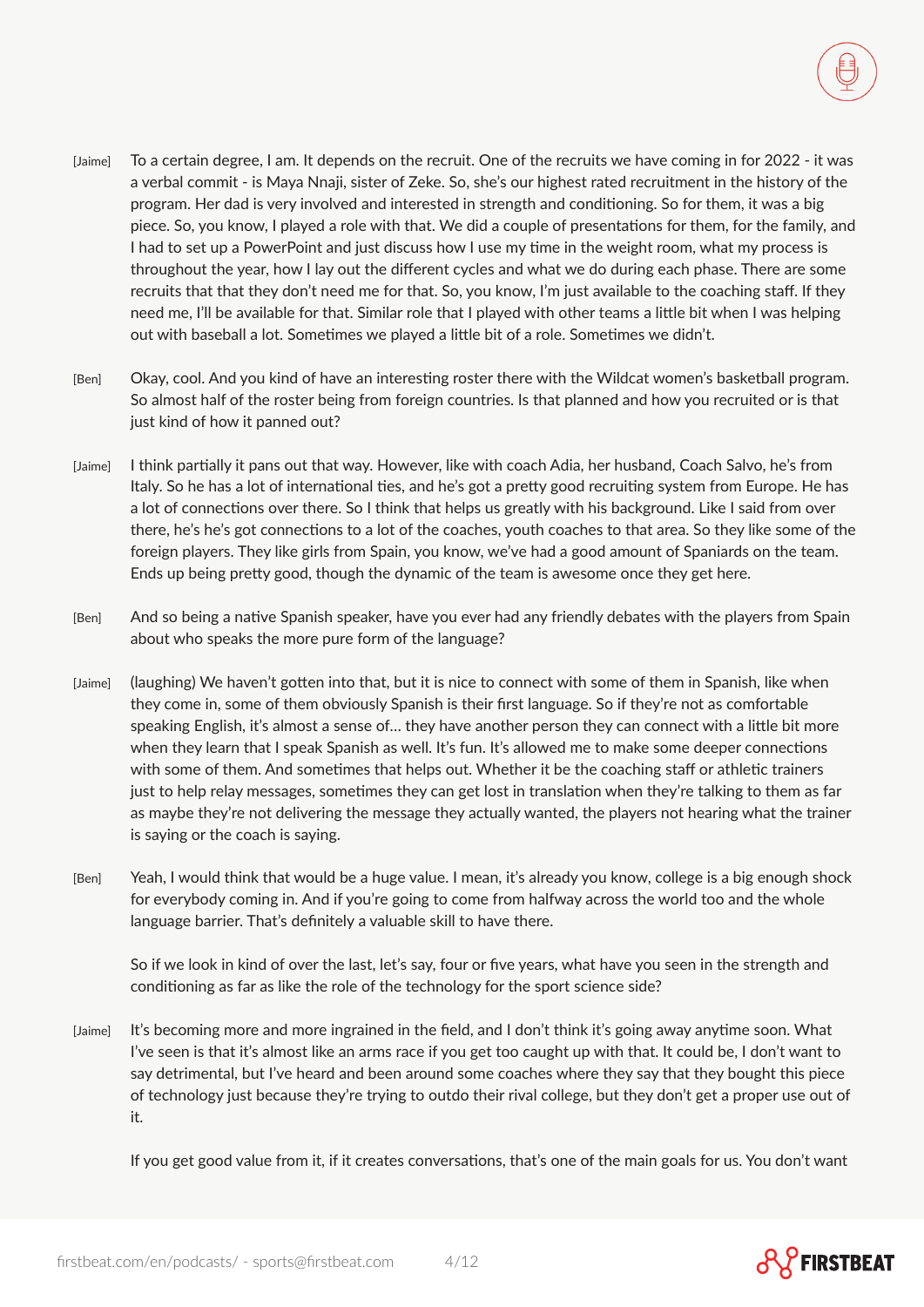

[Jaime] to be stretched out too thin though, where you're just doing data all day, but not actually having the opportunity to apply it.

I think speaking to that right, you're seeing that there's more and more colleges that are hiring directors in sports science. Whereas I feel like, that position was nonexistent maybe 10, 15 years ago. And they're now having individuals that are solely gathering data, giving it to the coaches in a way that they can understand it and how to make changes or implement new programs or new training strategies based on it.

- [Ben] Is it something you enjoy kind of having both roles as far as you're physically in the gym doing strength and conditioning while also assisting with the sport science?
- [Jaime] Yeah, I've gotten to learn about a tonne of different technologies that I didn't know were out there, but it's provided value. Like I said, it's growing. I mean, if you see job postings now, there's people that will ask like, well, if you have experience with Catapult or with Firstbeat or with something specific, they prefer that. It's being used and it's not going away. It's been enjoyable. Initially, when I first got into it, I was very much impressed by every technology. I was like… "Oh, man, this is cool. We could definitely use this. This is also pretty cool." And it became very clear, very fast… It's like, you've got to slow down and really pick and choose what's really going to help you and cause on a scale where we have a lot of athletes. So some thing can be used easily with multiple teams, multiple athletes and get good data from it.
- [Ben] Definitely. There's always going to be something newer and shinier coming out. It's yeah, there's always going to be that.
- [Jaime] Yes.
- [Ben] I mean, first off, it's a bit late, but congratulations on the season. I mean, final four run, national championship game. Well done.
- [Jaime] Thank you.
- [Ben] So with this definitely not like a normal season. Just how was it to coach through this season? I know, you've been through a lot of different seasons before.

How was it with this season with, you know, kind of Covid restrictions and everything like that?

[Jaime] It was extremely difficult. I hope we don't have a year like that ever again, but I'm glad to have experienced it, you know, for better or worse, I think it made me a better coach in a lot of aspects.

One of the things we did here initially was became the issue of, well, how many people can we have in a certain area because of the spacing rules. So we kind of made some makeshift weight rooms in a couple of places. We have an indoor facility that is pretty big. We took some equipment there. We took med balls, we took ladders, and we were able to space out our athletes a little bit more there. So that served as a training area. And the football stadium, on the concourse area, that's pretty open. We took squat wrecks to that spot.

And one of the things that we did and we brought along Firstbeat for this was, we got a good amount of heart rate monitors to use for those first couple of weeks when the athletes were back. One of our biggest concerns was the transition to returning to play, because a lot of these kids had been not doing anything,

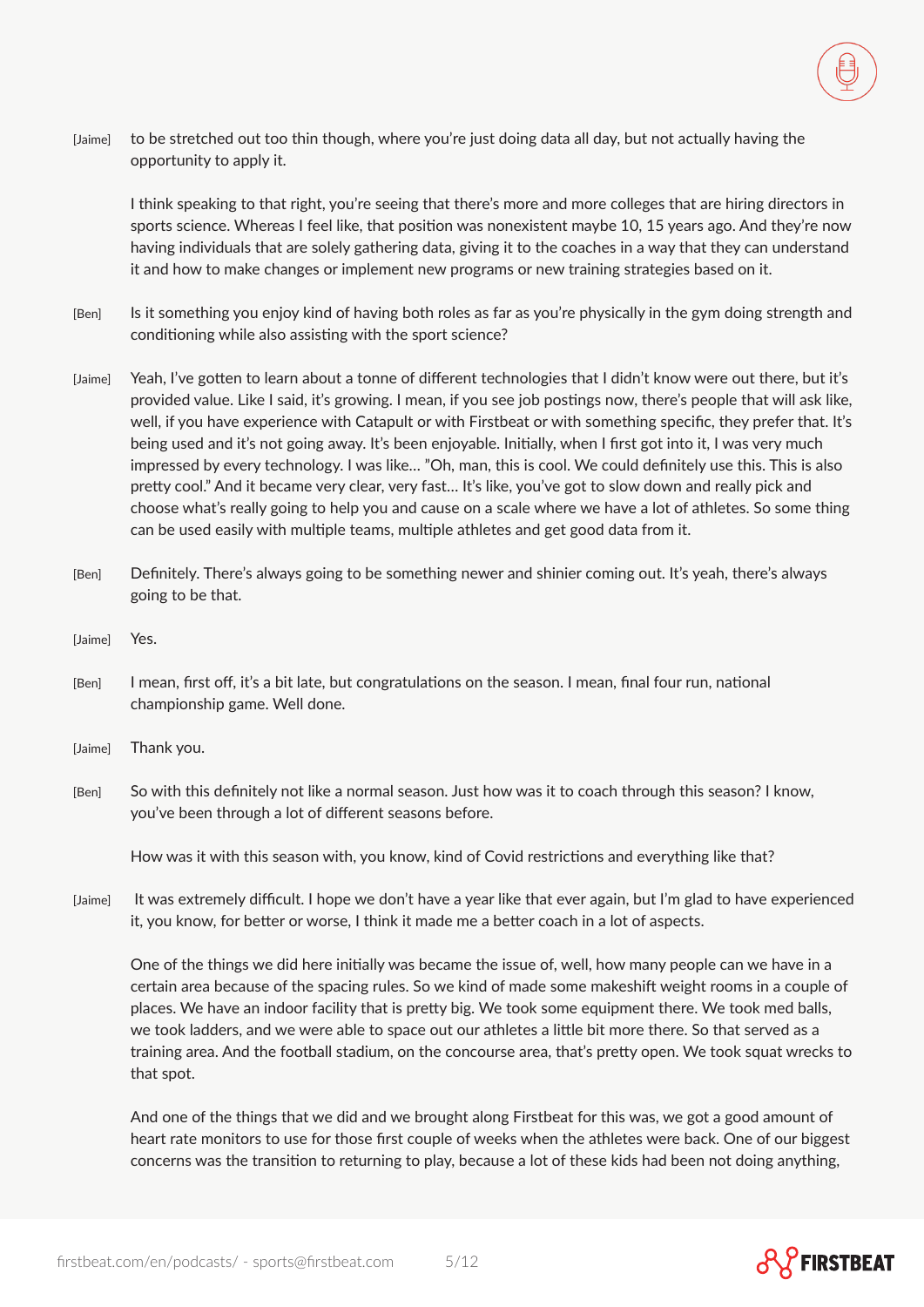[Jaime] let's be honest, since March when we kind of shut down. And, you know, by this point, it's like August, September. So it's been five, six months. If they haven't done anything, that was a big concern for our medical department. So, what we did is we used Firstbeat for the first couple of weeks just to look at heart rates. You know, if they were getting to a zone too high, and if they weren't recovering, we were pulling them. We had athletic trainers with us working very closely. And we really wouldn't have gotten through it if honestly, if we didn't have some of those tools and if we didn't have a very good inner-department collaboration. We we came up with tests and we have them do whatever… a run, they got to a high heart rate zone. We gave them three or five minutes to recover and see if they could do the next bout. If they weren't, they were being pulled.

We also, as a department, implemented a couple of years ago that 50, 40, 30, 20 10 rule that came out from the NSCA, it is kind of a joint effort that they've done. It's worked pretty well for us. We want to minimize a lot of soft tissue injuries, and those tend to happen in the first couple of weeks when you return, especially if you're upping the volume too aggressively.

- [Ben] It sounds like you just had some great collaboration between strength staff, athletic trainers. A lot of times you don't see that. So, it sounds like you just had a really good situation there to move forward with that.
- [Jaime]  Absolutely. And it continued throughout the year. Once we got… I'm going to go specifically to basketball, but pretty much every team went through this, right? As we got into the season and there's always the threat of games being canceled because of a positive or something like that. We had false positives. The girls got into, once we got into games, I mean, they were testing pretty much almost every day.

And I know that was hard on them. It's your day off, well, you're still going to have to come in and test early in the morning and behind the scenes, those are our athletic trainers running that, our athletic trainer for basketball, Jessie Johnson. She did an awesome job, administered more tests than she probably cares to do it in her whole lifetime in one game. But it was hard in that aspect, like testing every day, wearing the masks for practices, for the weight room and in a way we have to become the 'mask police'. It was not fun, but, you know, slowly things started to open up. But even in the weight room, it was… we have a big facility here in Arizona. It's about thirty two thousand square feet for the Olympics weight room.

So, we were used to being able to handle five teams in here at once. Well, that number got drastically reduced. So part of it was scheduling. We had to be very strategic with scheduling times when teams were going to be in here, making sure everybody had their mask on. The way we were sanitizing after teams were done. And except for basketball practices, too, those girls having to wear masks for two or three hour practice, that's rough. And they got through that and they said credit to them because it was a long season. It was a lot of testing. And thankfully, we got through it. We got all the way to the end. So I don't think we would have expected that at the beginning.

- [Ben] Yeah. And kind of continuing on that. So while you're in the bubble for the entire NCAA tournament, obviously was a unique experience. Did this make your job any easier or was this a lot more difficult being in the bubble?
- [Jaime] No, being in the bubble was in a lot of aspects easier. There were some aspects that are pretty hard. So one of the things I never dealt with this, but I know for for like our athletic trainer standpoint, for Jessie's standpoint. She didn't have to worry about setting up the testing. So, you know, we had testing times that we were told we had to be there every day to test and so forth. Other areas that were kind of rough was just… it was very restrictive. And I understand why they were the fear of having to cancel the tournament



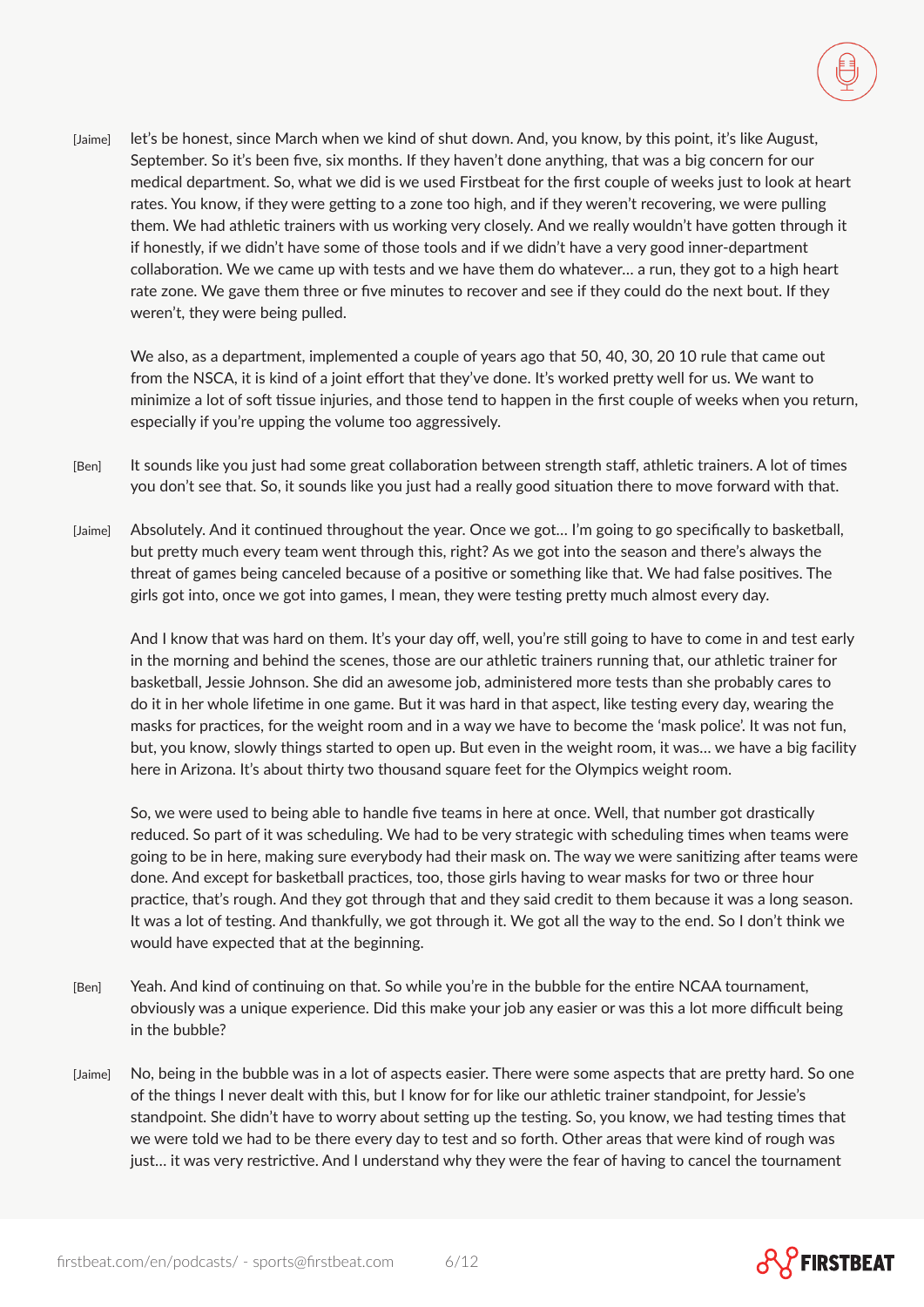

- [Jaime] because it was positive or something like that. When we first got to the bubble, the first like… I want to say four or five days is we had one meal as a team. The other two meals had to be by yourself in the hotel room.
- [Ben] Oh, man.
- [Jaime] So we spent a lot of time staring at four walls. After that, then we started having two meals a day where we could be together in a meeting space. You saw… I don't know if you did or probably saw the whole fiasco with the weight room stuff.
- [Ben] Oh, yeah.
- [Jaime] Once we got a weight room, once we got some weight areas, that was kind of nice because we were able to schedule a lifting times every day. And to be honest, like I scheduled those a lot of times… it was mostly the staff that would go because of the nature of how close the games were. There were I think… we did a couple of lifts as a team.

But mostly it was the staff. And I understand, you know, to give you a chance to get out of your room, do something else, get your heart rate up, get a little workout in. They did allow us to schedule some things. We went out to like the San Antonio Zoo. We went out on the river close by. So that was kind of nice. Took us on a little boat tour, but it was easier in some aspects like I said, a little bit harder with others. The harder part, I think was more psychologically being in there for so long without a lot of communication to the out side world in a way.

- [Ben] Yeah, well, sounds like you guys obviously handled it really well. Yeah, that was nice to see with the whole weight room fiasco. How I mean, just how many people rallied around that to make something happen quickly because that was subpar I would say.
- [Jaime] Yes, to say the least, to say the least.
- [Ben] So what was the atmosphere like with the team? You know, we just made it to the championship. All right, ok, we got to play Stanford for the third time in three months. I mean, was it excitement, was it happy to go into it or was it more like kind of annoying to play this team again for the third time?
- [Jaime] Initially, I think when, you know, when Stanford won their game against South Carolina, we were like, yeah, of course, it has to be Stanford that's there. But once we took care of business, I think there was a lot of excitement from the team.

I don't think a lot of people saw us beating UConn in the final four, especially in the manner that we did. And the team as a whole, the athletes were really hyped up. They were excited. They had the mentality of there's no way we're going to let Stanford beat us three times in the year.

I mean, ultimately it happened, right? It was a good game. We kept it close. We had an opportunity to win it, and I don't think you can ask for much more than that.

[Ben] Yeah, definitely. And going back to a little bit before the bubble and everything. So, you did have one gap where four games in a row were canceled. PAC 12 games, which gave you over two and a half weeks without a game. How did you handle that? What did you do during that time?

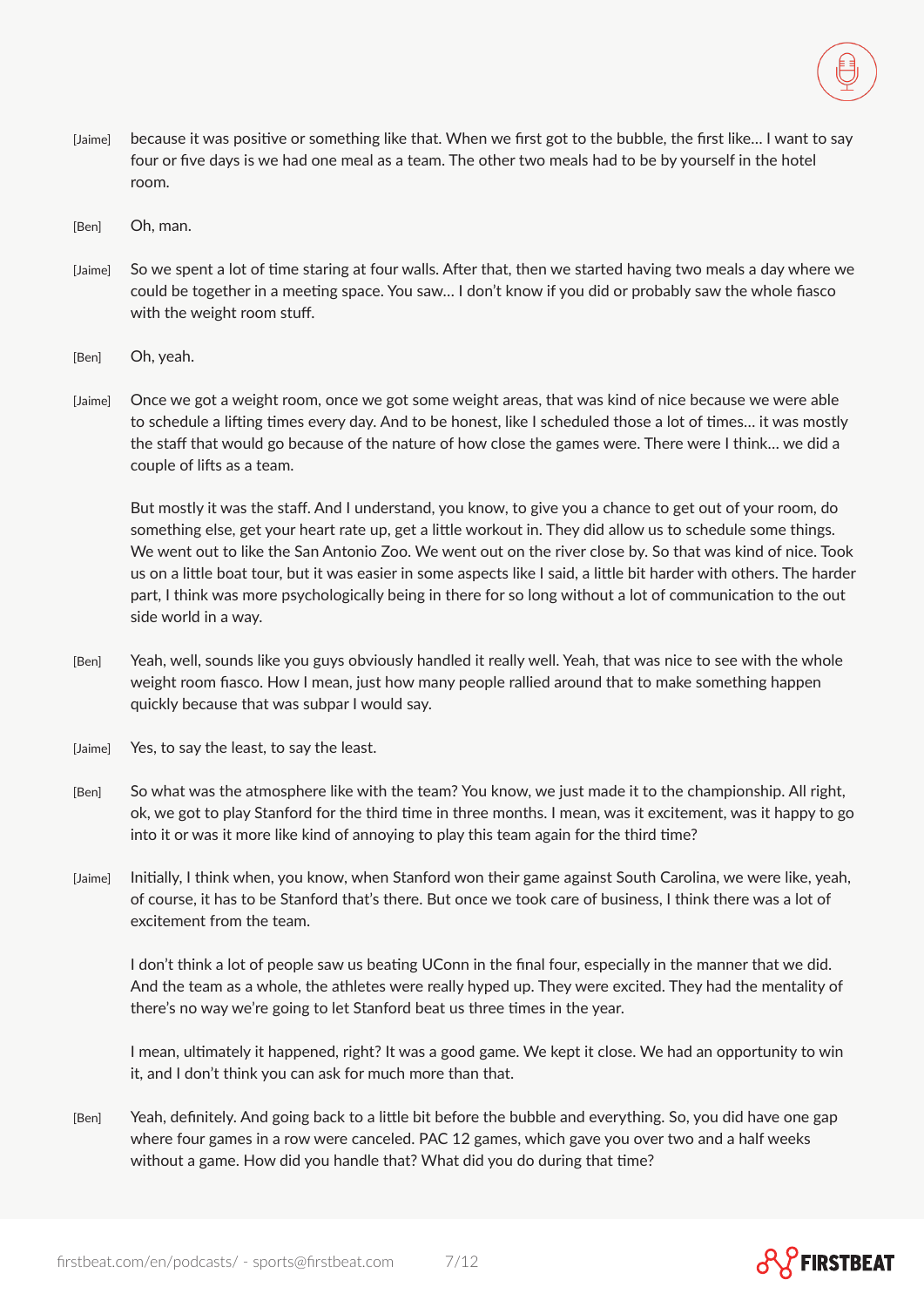[Jaime] During that time, we try to keep a schedule as much as we could. Coach Adia did a great job of having some practices that were hard to try to get their heart rates up, to try to get them to be more game like, if you will, to so we wouldn't miss a beat once we got back to it.

The harder parts were that was just the uncertainty of what we don't know when we're going to get to play again. And, you know, as far as weight room it did give me, that was a time where it gave me a little bit more, I want to say more priority to the weight room, because we knew at least, ok, we're not going to play this week. So we have at least this much time until the next game. We were able to get into the weight room, lift a little bit harder and a little bit higher intensities, slightly more volume.

Throughout the whole year, we used Firstbeat to gauge recovery and stuff like that and what heart rate zone they were hitting. So it was very crucial during that time, especially for practices where I was relaying that information to either one of the assistant coaches or to Coach Adia herself. "Hey, these players are getting to this certain load, just letting you know", and she would either pull them aside or they're going to do something different. It was a time of at least just managing the athletes, managing load and just trying to keep them fresh for whenever the next game was.

- [Ben] So, yeah, that's an awesome situation, I have to say, because for the head coach to have the confidence, to listen to what you and the other staff members have to say about, you know, how practice is going, if anybody needed to possibly be out or cut back on practice, I mean, that's a huge deal.
- [Jaime] I 100 percent agree. And I think that's at least for me, what I've seen is that one of the biggest values of technology is if you can get your coach to have that confidence in the data that you're giving them, it makes a world of difference. It creates conversations with her. And that happened this whole year where I don't think there was a single practice where we had to do conditioning or extra conditioning after she bought into the data for heart rate. And we use that pretty much year-round during the whole season.
- [Ben] I'm sure the players didn't mind not having the extra conditioning. That would just be my assumption.
- [Jaime] Oh, yeah, they're not a fan. If you have to do some more running. Practice is pretty hard.
- [Ben] Yeah, we're going to hit the quickfire round. So, I'm just going to fire some questions off and hopefully get some answers from you.
- [Jaime] Ok.
- [Ben] All right. Favorite Arizona food?
- [Jaime] Mexican food here. Anything with carne asada, they do it really well.
- [Ben] All right. Sporting hero growing up?
- [Jaime] Sporting hero growing up. Zinedine Zidane.
- [Ben] I'm a bit surprised, though, being from Mexico. You know, you chose a Frenchman.

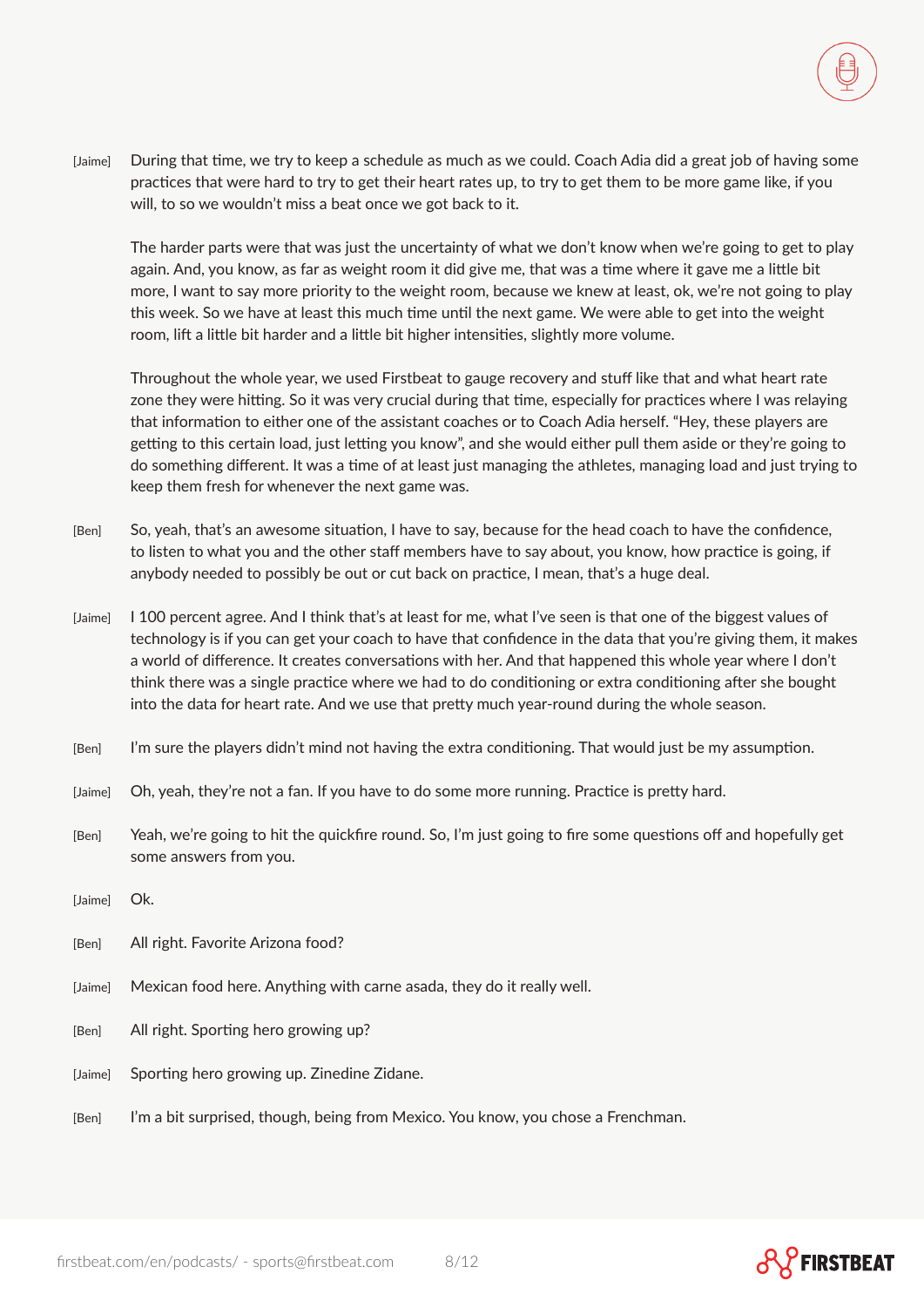- [Jaime] That was the first World Cup I saw. '98 and I was like, wow, this guy's good. That's what started me into soccer.
- [Ben] He was a baller, that's for sure. Your biggest mentor in career to date?
- [Jaime] I can't pick one, man. I have four, if I'm honest, Kevin Schultz, Jim Snider, a current boss, Jim Krumpos and Robert Harris.
- [Ben] All right. That works. Guilty music pleasure?
- [Jaime] Latin music.
- [Ben] All right. If you could have been a pro in one sport, what would it be? I'm guessing I can assume from your earlier response, but I'll still let you go on this.
- [Jaime] 100 percent, yeah, soccer. Football, yeah.
- [Ben] Biggest fear?
- [Jaime] Oof, this one touches deep, man. I'll make it brief. Just having kids is… having seeing your child or a loved one go through something where you cannot help them.
- [Ben] I hear you. Sporting highlight that you've been involved in?
- [Jaime] 100 percent the bubble, final four and getting to the national title with women's basketball this year
- [Ben] Awesome. Favorite TV show?
- [Jaime] I have a few, but I'll say Friends is one that I can go back to and rewatch over and over.
- [Ben] All right. What is that on right now? I forget who paid the 200 million to get the streaming rights?
- [Jaime] HBO Max currently has it.
- [Ben] OK. All right.
- [Jaime] My wife got me into that show and yeah, it's pretty good, man, I'll rewatch it.
- [Ben] Nice. All right. We kind of flip over a little bit more to the Firstbeat side of things.

I'm always interested to hear how teams got started. So kind of how did you hear about us and what was the reason you decided to go with Firstbeat?

[Jaime] A lot of it came from the pandemic. Like I said, we we had kids not doing anything for five or six months. So we felt as a staff that we needed something to help us transition these kids back into sports safely, into practice safely. So, one of the things that was out there, well, is heart rate monitors. That's an easy one. Let's research them. We had experience using a couple of other systems before and we weren't impressed. So Jim had me look up different ones. So we settled on Firstbeat. Like I said, we brought him quite a bit of



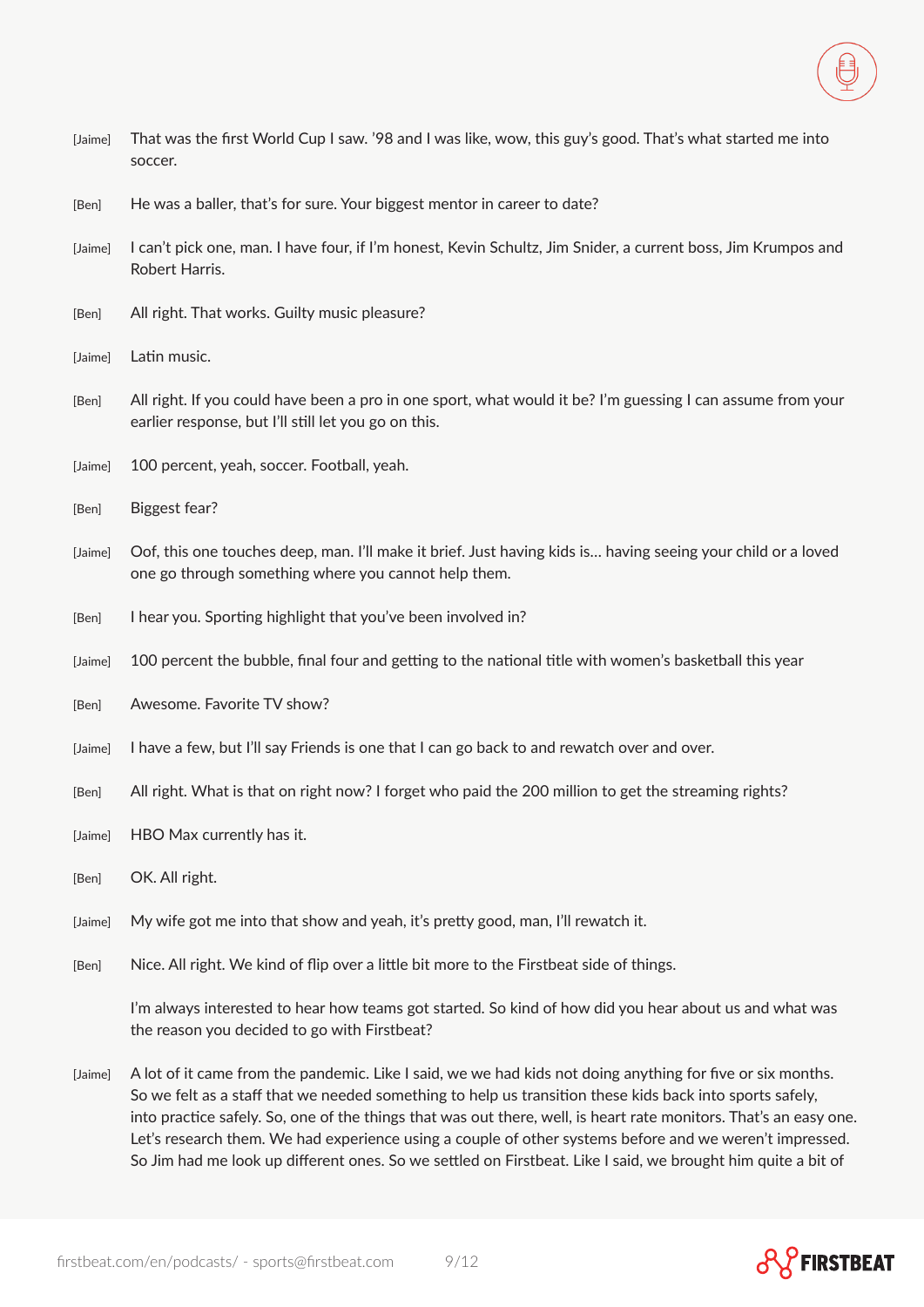

[Ben] Ok, cool. And kind of on that same note, what are like the specific features? And again, if we stick to women's basketball, what are the features or which data points are the most important for you on a daily basis.

throughout the whole year.

during weightlifting sessions. After that, we… I set apart some units for women's basketball that I used

[Jaime] On a daily basis, the ones I look at are going to be the load. Load itself during the day or the TRIMP score, but also acute to chronic ratio.

The one I relayed to the coaches more was obviously just kind of the weekly load, and if they were going up or down. And eventually, after a tonne of practices, it was kind of nice because I was able to gather enough data points to know a certain athlete is usually here, certain athlete is usually at this level to see those deviations. You can individualize it in the reports. One of the coaches, Coach Salvo, particularly was interested in the acute to chronic. Once I explained to him what it is and how we can use that to our advantage. So I would say those were the three: TRIMP score for the day, the weekly one and then the acute to chronic.

- [Ben] Ok, excellent. And I know you've already mentioned it previously, like when you had the two and a half weeks off where you trying to get the high intensity. Did you ever use, like, TRIMP per minute to try to see the intensity that you'd have of drills to try to match what you'd seen in games?
- [Jaime] As the season went on not as much, but only because during the first two months of practice in games, I documented like as many drills as I could. And what I did for those drills was I put in what the average TRIMP per minute was. And that was a very valuable tool because I was able to tell coach Adia "Hey, you want to hide a drill, that's going to get their heart rate up? Here's what we've seen in the past that got their heart rates up. So, that she would kind of choose from that.

I would still keep an eye on TRIMP per minute, but I wasn't to a degree… I wasn't making notes of that data anymore because I knew what got their heart rates up, what didn't. Well, yeah, TRIMP per minute… So, yeah, I'll go back and say that was actually one that was very very crucial for the whole season.

- [Ben] So it sounds like with that catalog, you could almost look at a practice plan and have a pretty good idea what the load would be for that day.
- [Jaime] Yes, and that's one of the things we talked about hopefully going into next year, is be able to give the coaches a little bit, almost, if you will, like a menu. Obviously, I want them… that's their job to write out the practice plans. But if they asked for my for my input, like these are the drills that we want to get them into is this heart rate zone. If we're trying to train maybe more aerobic or anaerobic system, here's what we want.

And for them to have that ability to see… "Ok, we could do this, we could do that." It's been pretty valuable.

[Ben] Nice. I have to say, you've gotten a lot out of the system for your first year. A lot of teams are just kind of record data that first year and look at it the next year. But you guys just went right away to implementing this data.

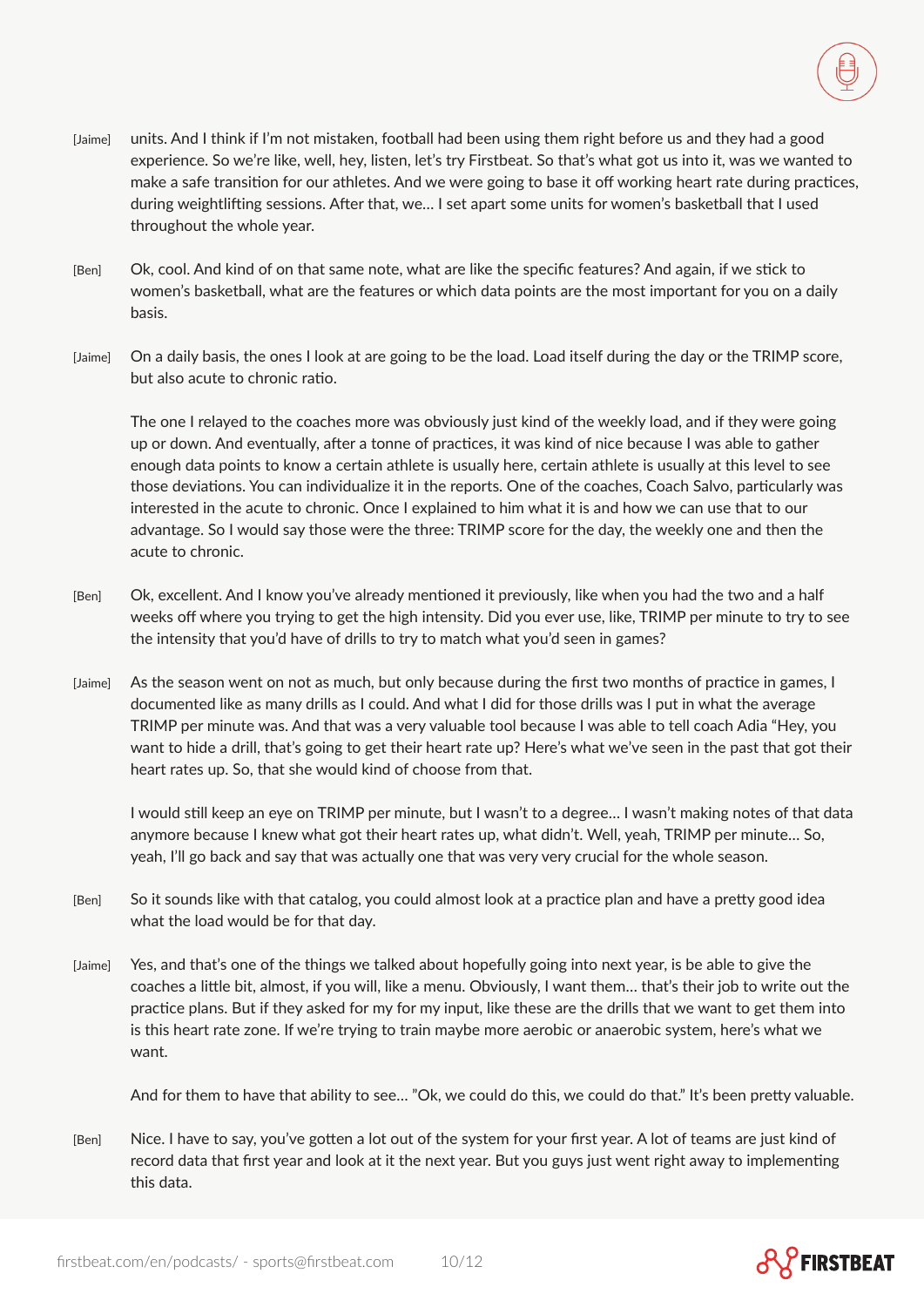- [Jaime] Appreciate that, Ben. But I've got a lot of help, and I think you guys have a great support system. And whenever I reach out, I've gotten an answer in some of this stuff came from speaking with just people at Firstbeat and, it sucks that I can't remember who told me that, but they told me just document drills for the first couple of weeks and get an idea of the TRIMP per minute so that I use that, like I said, throughout the year. And it was huge.
- [Ben] I wish I could claim that, but I'm not going to. So have you kind of seen any… are there any differences that jumped out at you position wise? I've been lucky enough to work with a lot of different sports. So in football, you're always looking at skill players versus linemen. Soccer, are we looking at attacking players training load versus what the defenders might be? Did you see anything that jumped out at you as far as the positions on the court?
- [Jaime] Yeah, there's… it did. And definitely like our players that played the one, the two were always going to be higher. Usually were higher pretty much throughout the the game. I can't say if it's specifically positional. It could be just the way we play, right?

Because our one was Aari McDonald for most of the year, the entire year. So she played heavy minutes. So I said our one or two and Sam Thomas played a lot of minutes, too. So she was always high.

If you want to say positionally, yes, there was a difference between what we traditionally say guards and bigs. And like nowadays, the game is so…

- [Ben] Yeah.
- [Jaime] There's almost like a position list [in] basketball. Sometimes we would play small, sometimes we'd play big. And to an extent, yes, there is going to be some difference guards to bigs. But that almost depends on the game. It depends on the opponent and what type of approach you're going to have from the head coaches. Are they going to press more or are they not? So, yeah.
- [Ben] A lot of different factors then for sure.
- [Jaime] Yeah.
- [Ben] And we haven't touched on this. So obviously great communication with the coaching staff and within the other, you know, sports med staffs. How about the athletes, though? How did they accept this data? How do they interact with this data?
- [Jaime] They eventually trusted it that this data was for their benefit. If you backtrack a little bit, that might not work if you don't build a good relationship with them.

I would like to say I think most of the team, if not all, trusted what I was doing in the weight room and I was doing with the data for them. They got annoyed as far as when I'd give them the heart rate monitors, especially towards the end of the season. They knew what it was, they knew what it was for.

- [Ben] Yeah.
- [Jaime] Communicating, it's a huge part of this field is being able to build relationships with your athletes or coaches and your support staff.